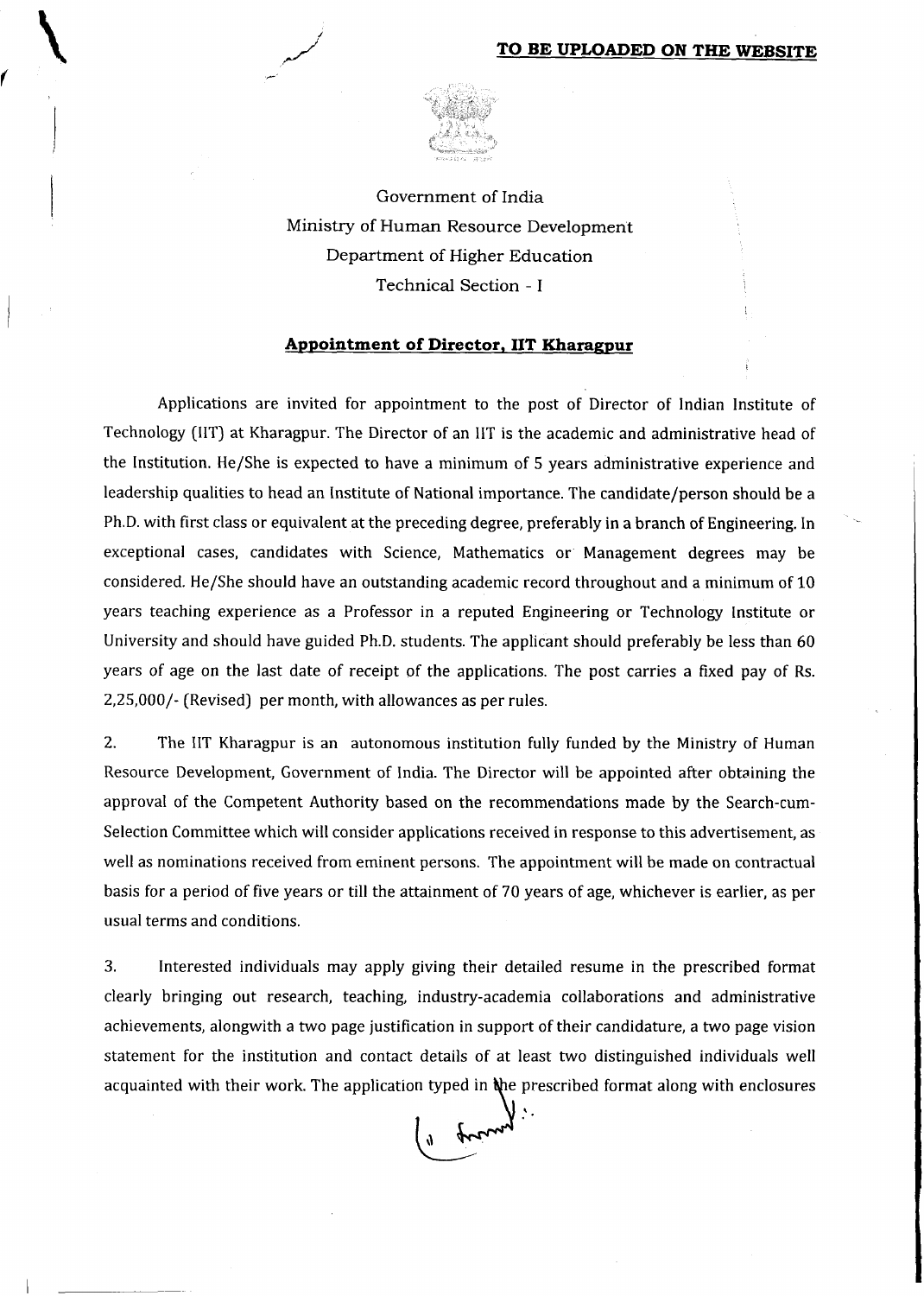may be sent by Registered/Speed Post to **The Under Secretary (TS.l), Department of Higher Education, Ministry of Human Resource Development, Room No. 428 "C" Wing, Shastri Bhawan, New Delhi -110 001** so as to reach the Ministry **on or before 20th July, 2019.** Persons employed in Government Departments, Autonomous Organizations and Public Sector Undertakings, should send their applications through proper channel with an Advance Copy to the above address. Envelope containing the application form should be inscribed on top of it in bold **"APPLICATION FOR THE POST OF DIRECTOR. IIT KHARAGPUR".** One copy of the application must be sent electronically(preferably in M.S. Word) to [councilofiits@gmail.com](mailto:councilofiits@gmail.com). The detailed advertisement and the format of application is available on the website  $(www.mhrd.gov.in).$ 

**Note: A certificate from the employer/competent authority stating that no vigilance case is** either pending or contemplated against the applicant is to be attached with the application

( " games ")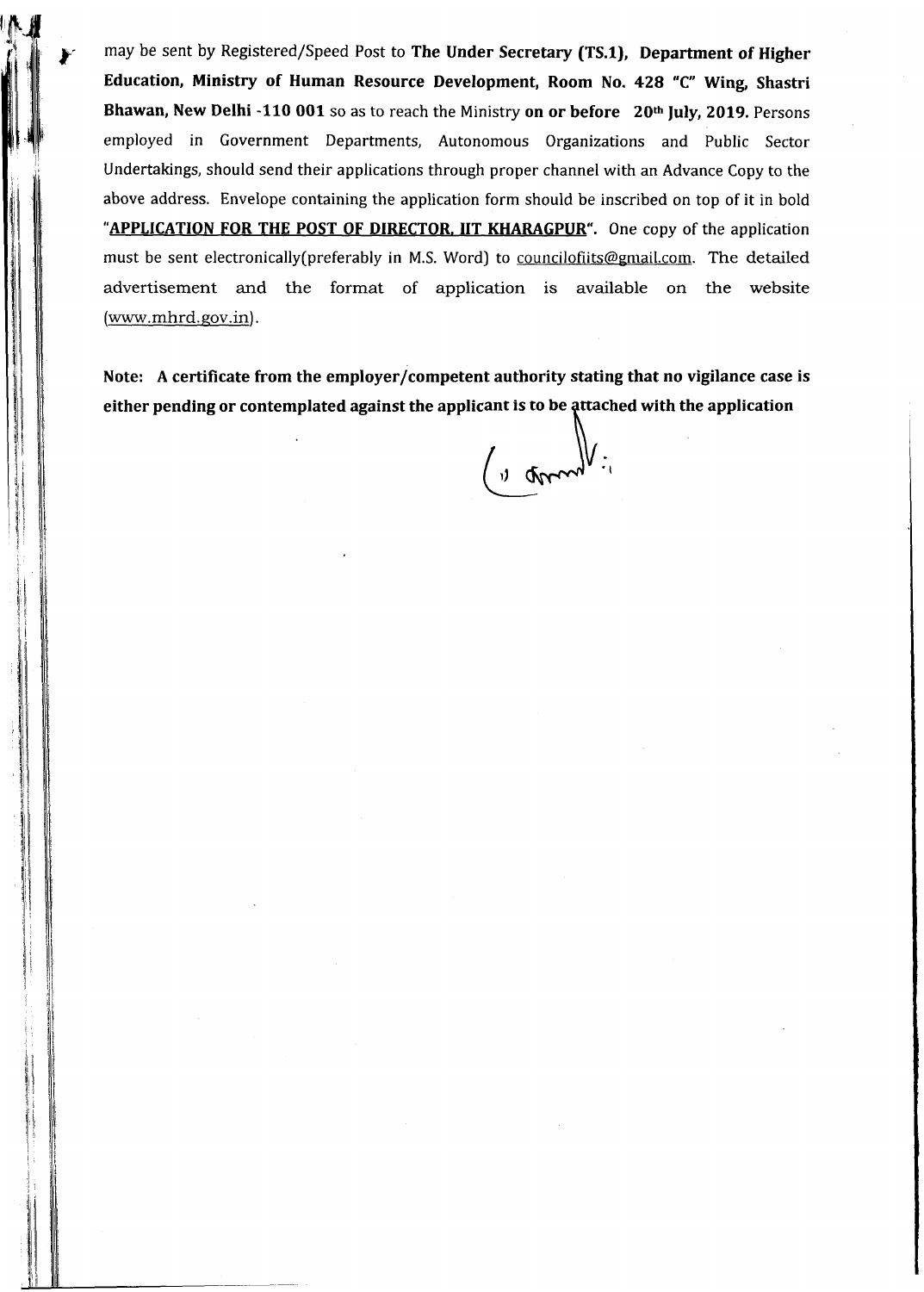# Format of Applicatio<sub>n</sub> for the post of Director, IIT Kharagpur

*Post applied for:-*

| - 19                  |                                         |
|-----------------------|-----------------------------------------|
|                       |                                         |
| <b>PAGE</b><br>$\sim$ | Affix the latest<br>passport size Photo |
|                       |                                         |

"来国学业国内"

**(Applicant is requested to type the information in the following format, and can add more lines in the format wherever required.)**

**1. General Information of Applicant**

| <b>Name</b><br>(In Capital Letters)                           | $\Delta \sim 10^{11}$ MeV |  |
|---------------------------------------------------------------|---------------------------|--|
| Date of Birth<br>(Day/Month/Year)<br>And age on<br>25.07.2019 |                           |  |
| Correspondence<br><b>Address</b>                              |                           |  |
| Phone No.                                                     | Mobile No.:               |  |
|                                                               | Landline No.:             |  |
| Email                                                         |                           |  |

### **2.Present Position**

| a. | <b>Designation</b>                                  |  |
|----|-----------------------------------------------------|--|
| b. | Organization                                        |  |
| c. | Pay Scale                                           |  |
| d. | Date of<br>appointment to<br>the present post       |  |
| е. | <b>Total Experience</b><br>(In Years and<br>Months) |  |

### **3. Details of experience possessed as per eligibility criteria:**

### **(10 years' Professorship)**

| S.No. | Post held | Pay Scale | <b>Organisation</b> | <b>Nature of duties</b> | <b>Experience</b> |
|-------|-----------|-----------|---------------------|-------------------------|-------------------|
|       |           |           |                     |                         | (In Years and     |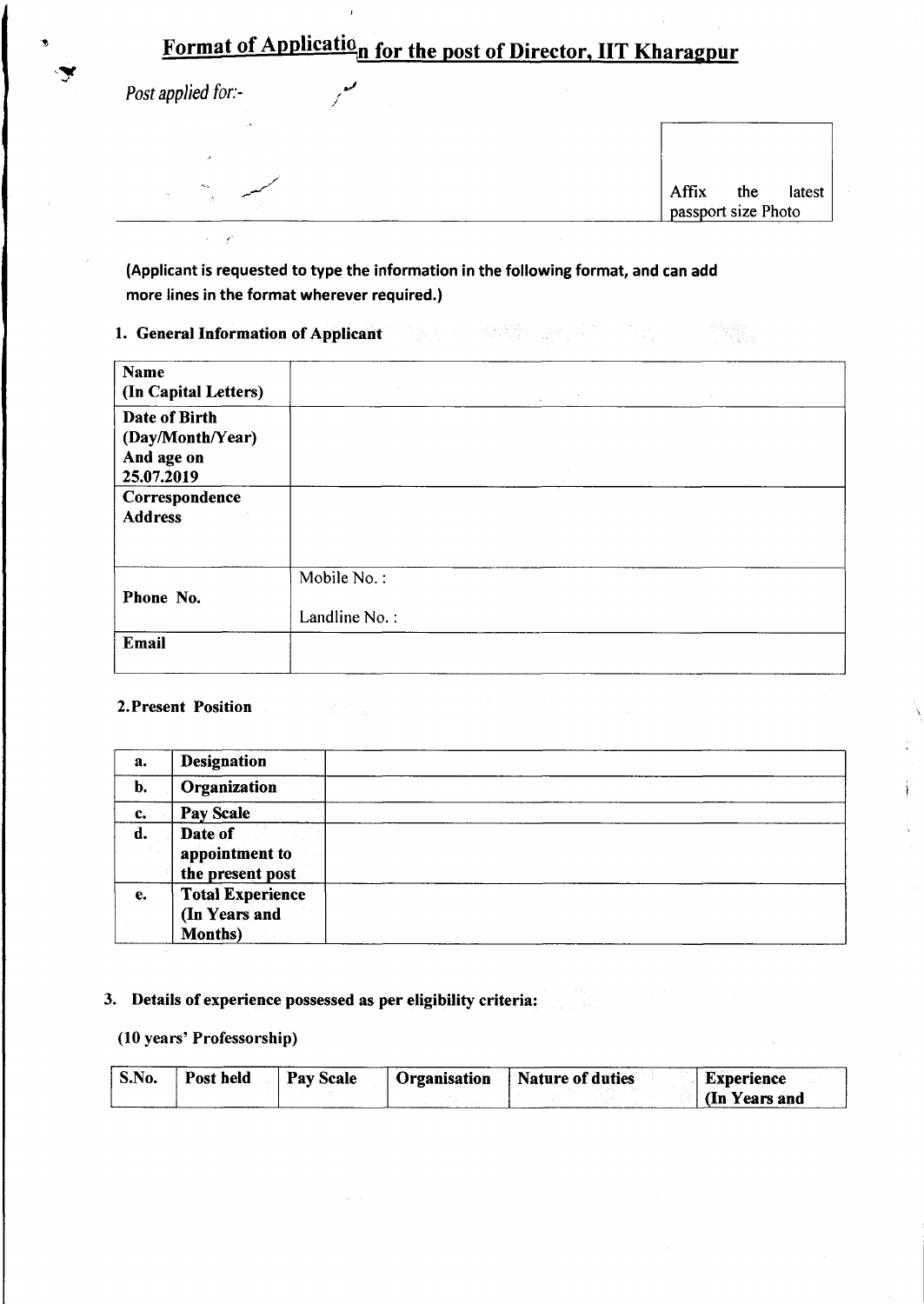| <b>San Francis</b><br><b>STATE STATE</b><br><b>Section</b> | $\sim$ | AÆ.<br>la se della ci<br>лцэгэ |
|------------------------------------------------------------|--------|--------------------------------|
|                                                            |        |                                |
|                                                            |        |                                |

### **4.Educational Qualification (In chronological order from latest to Graduation level)**

| S.No. | <b>Qualification</b> | University/<br><b>Institution</b> | Year | Subject(s) $/$<br>Topic(s) | % of marks   Distinctions<br>obtained | etc. |
|-------|----------------------|-----------------------------------|------|----------------------------|---------------------------------------|------|
|       |                      |                                   |      |                            |                                       |      |

### **5. Administrative Experience/Post(s) & responsibilities held**

 $\bar{z}$ 

| $S_{\bullet}$    | Post                                                     | Organization/     |                | <b>Duration</b> | <b>Experience</b>                |
|------------------|----------------------------------------------------------|-------------------|----------------|-----------------|----------------------------------|
| No.              |                                                          | <b>University</b> | From<br>(Date) | To<br>(Date)    | (In Years and<br><b>Months</b> ) |
| 1.               | <b>Deputy Director</b>                                   |                   |                |                 |                                  |
| 2.               | <b>Dean/Associate Dean</b>                               |                   |                |                 |                                  |
| 3                | <b>Head of the Department</b>                            |                   |                |                 |                                  |
| $\overline{4}$ . | Professor-in-charge &<br>Wardenship etc.                 |                   |                |                 |                                  |
| 5.               | <b>Member of Academic</b><br>Council/Senate              |                   |                |                 |                                  |
| 6.               | <b>Member of Executive</b><br>Council/BoG                |                   |                |                 |                                  |
| 7.               | <b>Member of Professional/</b><br><b>Academic Bodies</b> |                   |                |                 |                                  |
| 8.               | <b>Others (Specify)</b>                                  |                   |                |                 |                                  |

### **6. (a) Academic/Teaching Experience & responsibilities (In chronological order from latest to oldest)**

| S. No. | Post | Organization/ |                | <b>Duration</b> | <b>Experience</b>              |
|--------|------|---------------|----------------|-----------------|--------------------------------|
|        |      | University    | From<br>(Date) | To<br>(Date)    | <b>In Years</b><br>and Months) |
|        |      |               |                |                 |                                |

### **(b) Participation and contribution in relevant areas in higher education**

|                    | Organisation | Area of specialisation |
|--------------------|--------------|------------------------|
| Visiting Professor |              |                        |
| Resource Person    |              |                        |
| Others (Specify)   |              |                        |

# **(c) Involvement with formulation of academic programmes:**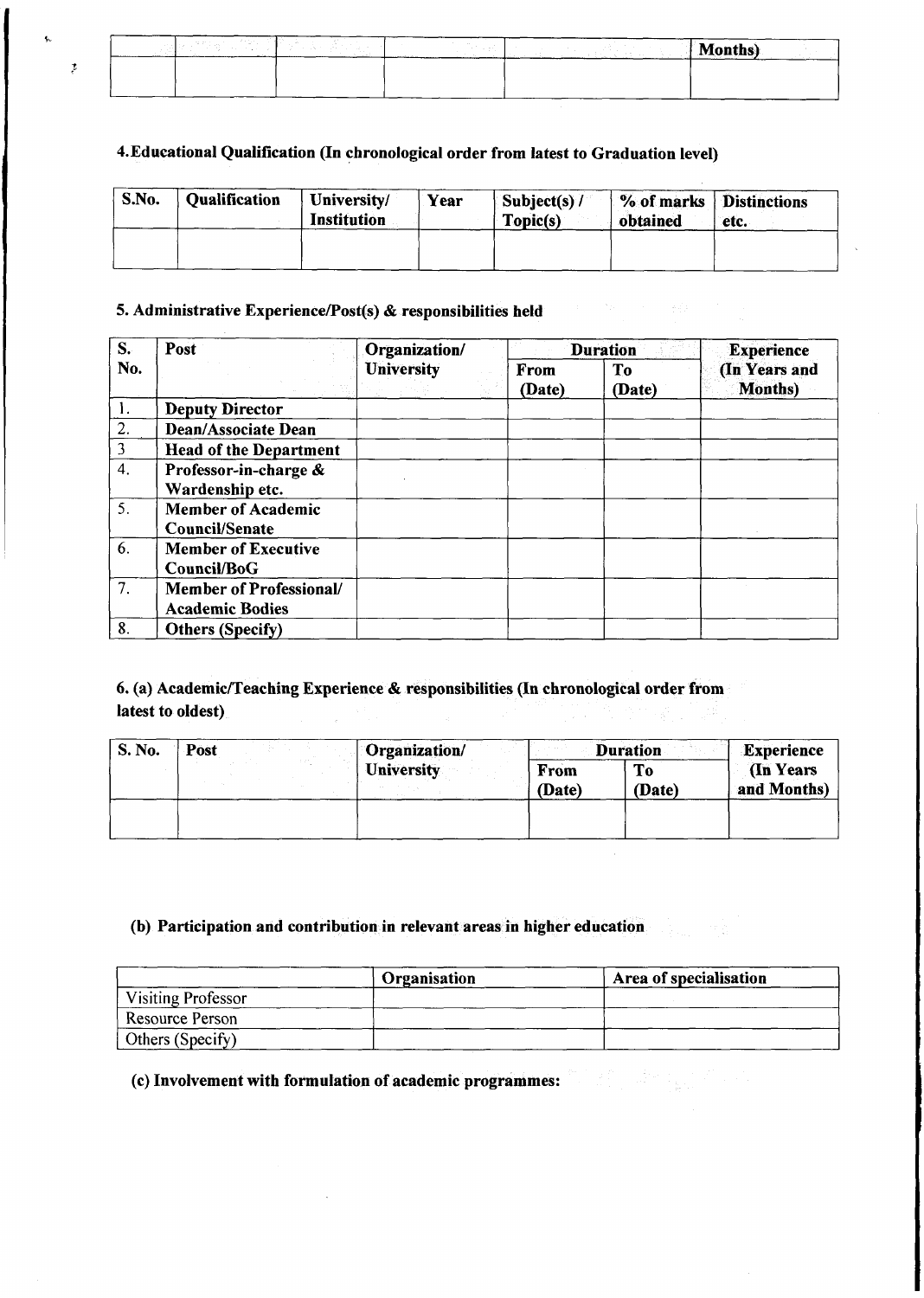| S.No. | Nomenclature of Innovative Academic | Date of approval by | Year of      |
|-------|-------------------------------------|---------------------|--------------|
|       | <b>Programmes formulated</b>        | <b>Senate</b>       | Introduction |
|       |                                     |                     |              |

# **(d) Important MoUs formulated for academic collaborations:**

| o.<br>No. | <b>MoUs formulated</b> | <b>Name of Agencies/Departments</b><br>involved | Year of MoU |
|-----------|------------------------|-------------------------------------------------|-------------|
|           |                        |                                                 |             |

### **(e) Position of Chairs (held)**

 $\overline{t}$ 

|<br>|<br>|

| S. No.   Name of Chair |  | <b>Name of Agencies/Departments</b><br>involved | <b>Period of holding</b><br>the Chair |
|------------------------|--|-------------------------------------------------|---------------------------------------|
|                        |  |                                                 |                                       |

### **7. International academic Exposure, if any**

| S. No. | Post/             | Organization/    | <b>Area of Assignment</b> | <b>Duration</b> |    |                             |
|--------|-------------------|------------------|---------------------------|-----------------|----|-----------------------------|
|        | <b>Assignment</b> | <b>Institute</b> |                           | From            | To | In Years &<br><b>Months</b> |
|        |                   |                  |                           |                 |    |                             |

### **8. Scholarly achievements:**

### **A. Contribution to Journals and Books:**

|                                      | <b>Details</b> |
|--------------------------------------|----------------|
| Books authored                       |                |
| Editor in Chief                      |                |
| Editorships                          |                |
| Peer reviewer for                    |                |
| Member of the International Advisory |                |
| Board                                |                |
| Others (Specify)                     |                |

### **B. Publications:**

# **B.I Kindly provide list of scholarly publications in recognised professional and/or academic journals:**

### **Total Publications: ..................**

| S.No. | Date | <b>Title</b> | Name of journal Refereed Number of |                         |                  |
|-------|------|--------------|------------------------------------|-------------------------|------------------|
|       |      |              |                                    | journal or    Citations |                  |
|       |      |              |                                    | not                     | (where possible) |
|       |      |              |                                    |                         |                  |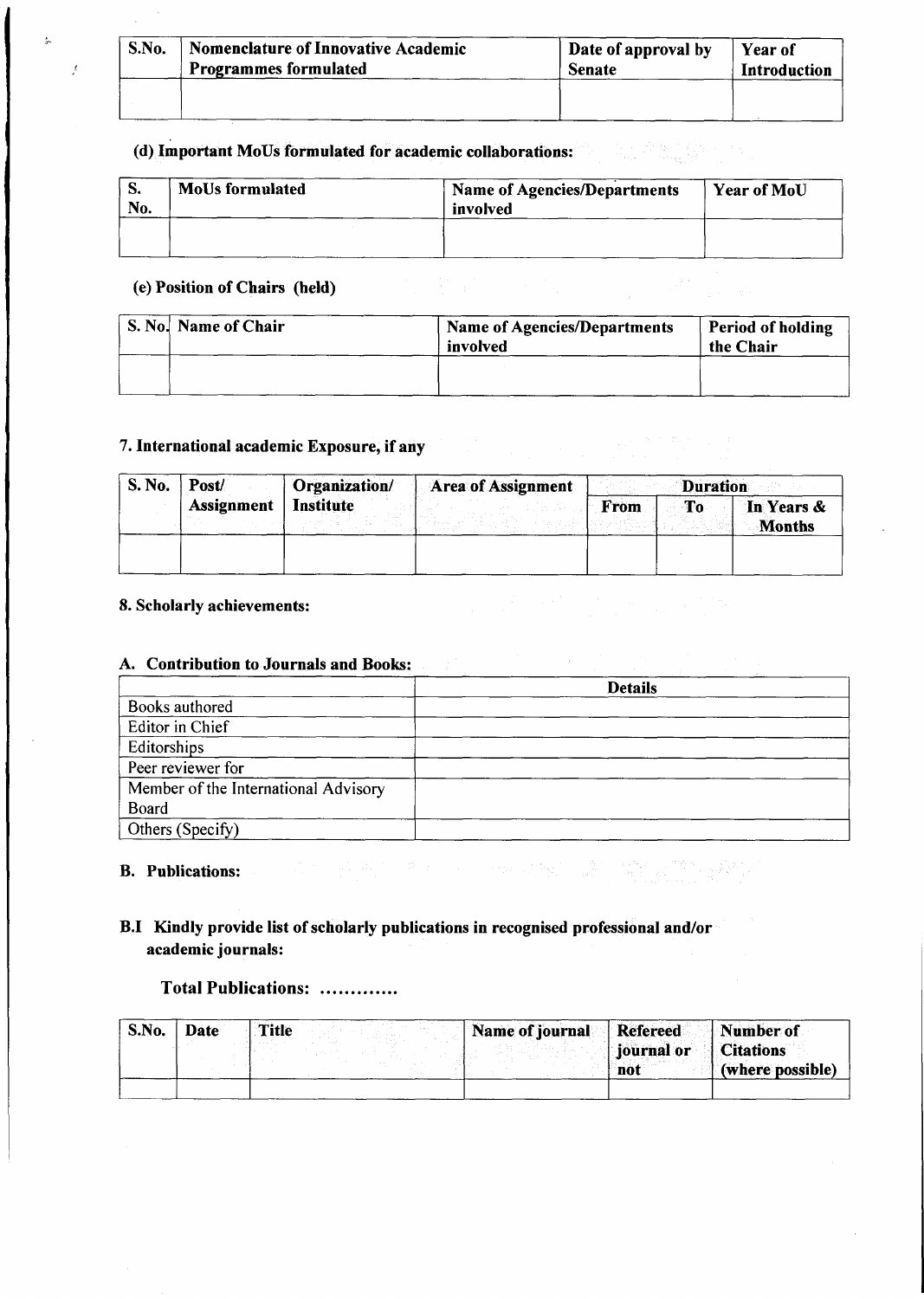### **B.II List of articles in popular magazines or newspapers**

**Total Articles:**

| $^{\circ}$ S.No. | Date | <b>Title</b> | <b>Name of Magazine/</b><br><b>Newspaper</b> |
|------------------|------|--------------|----------------------------------------------|
|                  |      |              |                                              |

### **C. Participation and scholarly presentations in conferences:**

### **C.I National**

| S.No. | <b>Date</b> | <b>Title of Conference or Institution</b> | Title/Subject of presentation (if made) |
|-------|-------------|-------------------------------------------|-----------------------------------------|
|       |             |                                           |                                         |
|       |             |                                           |                                         |

### **C.II International**

| S.No. | Date | <b>Title of Conference or Institution</b> | Title/Subject of presentation (if made) |
|-------|------|-------------------------------------------|-----------------------------------------|
|       |      |                                           |                                         |
|       |      |                                           |                                         |
|       |      |                                           |                                         |

### **D. Participation and contribution in National/International Fora in the area of your academic and professional expertise CONSTRUCT**

|                                       |               | Number(s) |
|---------------------------------------|---------------|-----------|
| <b>Plenary Lectures/Invited Talks</b> | International |           |
|                                       | National      |           |
| Congresses attended                   | International |           |
|                                       | National      |           |
| Examinership etc.                     | International |           |
|                                       | National      |           |
| Others (Specify)                      | International |           |
|                                       | National      |           |
| <b>9 Research Projects:</b>           |               |           |

**9. Research Projects:**

| S.No. | <b>Client/Organisation's</b> | Nature of project | <b>Duration of</b><br>Amount    |
|-------|------------------------------|-------------------|---------------------------------|
|       | name                         |                   | of grant<br>project<br>(Rupees) |
|       |                              |                   |                                 |

### **10. Consulting experience:**

### **List key consulting assignments undertaken:**

| <b>S.No.</b> | Client/ Organisation's | Nature of assignment<br><b>Duration of</b> |
|--------------|------------------------|--------------------------------------------|
|              | name                   | assignment                                 |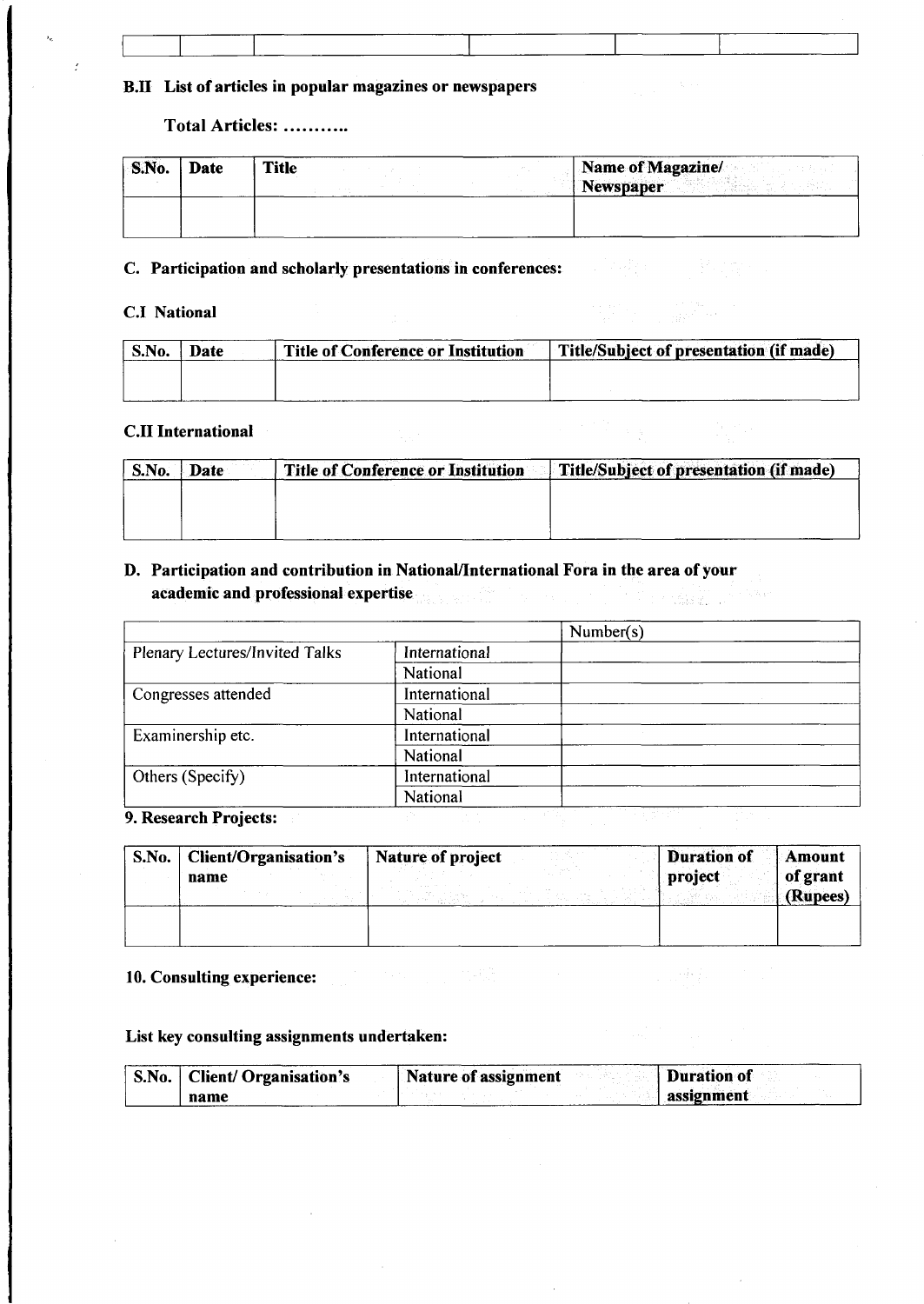| ---------<br>______ | _________ |
|---------------------|-----------|
|                     |           |
|                     |           |
|                     |           |
|                     |           |
|                     |           |
|                     |           |
|                     |           |
|                     |           |
|                     |           |
|                     |           |
| ______              |           |

### **11. Honours /Awards & Fellowships for Outstanding Work:**

| ю.<br>No. | Name of<br><b>Award/Fellowship</b><br>etc. | <b>Elected/Honorary</b><br><b>Fellow</b> | <b>Service</b> | Awarded by Year of Award |
|-----------|--------------------------------------------|------------------------------------------|----------------|--------------------------|
|           |                                            |                                          |                |                          |

### **11. (a). Membership of Societies and their names**

 $\mathcal{I}$ 

| S.No. | <b>Membership of Societies and their names</b> |
|-------|------------------------------------------------|
|       |                                                |
|       |                                                |

### **12. No. of Research Scholars successfully guided :**

| <b>Name of Programme</b> | Awarded (No.) (Under-progress not to be included) |  |  |  |
|--------------------------|---------------------------------------------------|--|--|--|
|                          |                                                   |  |  |  |
|                          |                                                   |  |  |  |

### **13. Strengths (justification in support of your candidature) (in 100 words)**

### **14. Your Vision for the Institute (upto 500 Words)**

### **15. Details of Referees, if any**

| <b>S. No.</b> | Name of the    | Post Held by | Email | <b>Phone No.</b> | Mobile |
|---------------|----------------|--------------|-------|------------------|--------|
|               | <b>Referee</b> | Referee      |       |                  |        |
|               |                |              |       |                  |        |
|               |                |              |       |                  |        |

I, hereby, declare that all the statements/ particulars made/furnished in this application are true, complete and correct to the best of my knowledge and belief. 1 also declare and fully